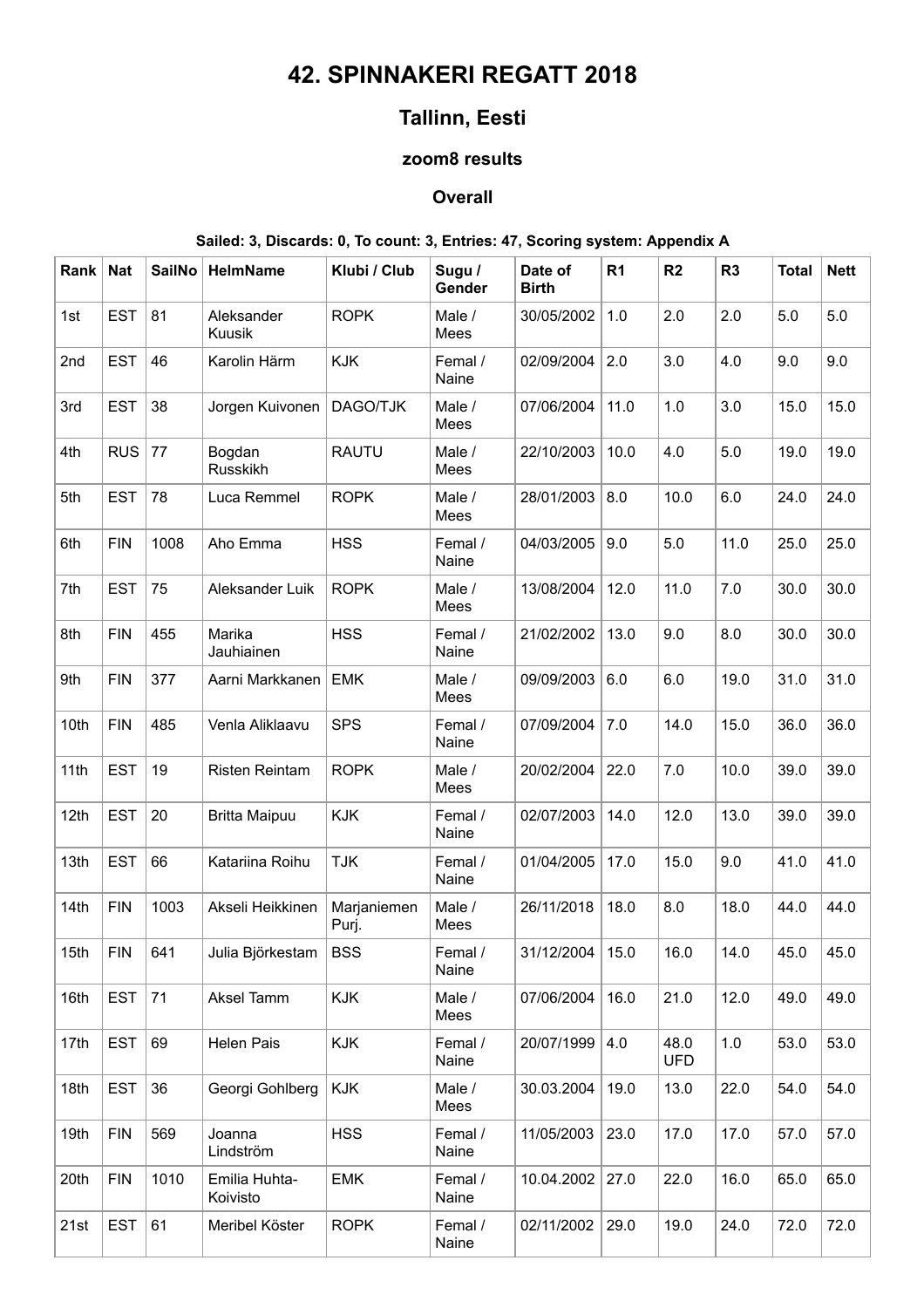| Rank | <b>Nat</b> | <b>SailNo</b> | <b>HelmName</b>               | Klubi / Club         | Sugu /<br>Gender | Date of<br><b>Birth</b> | R <sub>1</sub> | R <sub>2</sub>     | R <sub>3</sub>     | <b>Total</b> | <b>Nett</b> |
|------|------------|---------------|-------------------------------|----------------------|------------------|-------------------------|----------------|--------------------|--------------------|--------------|-------------|
| 22nd | <b>FIN</b> | 646           | Juho Virolainen               | <b>EMK</b>           | Male /<br>Mees   | 26/08/2003              | 30.0           | 18.0               | 27.0               | 75.0         | 75.0        |
| 23rd | <b>EST</b> | 83            | Henry Rauniste                | <b>ROPK</b>          | Male /<br>Mees   | 23/06/2005              | 37.0           | 20.0               | 20.0               | 77.0         | 77.0        |
| 24th | <b>EST</b> | 79            | <b>Richard Marcus</b><br>Arge | <b>ROPK</b>          | Male /<br>Mees   | 12/04/2006              | 34.0           | 23.0               | 26.0               | 83.0         | 83.0        |
| 25th | <b>EST</b> | 56            | Johanna Triinu<br>Kazjava     | <b>TJK</b>           | Femal /<br>Naine | 21/10/2003              | 32.0           | 26.0               | 25.0               | 83.0         | 83.0        |
| 26th | <b>FIN</b> | 565           | Pekka<br>Koivuniemi           | <b>EMK</b>           | Male /<br>Mees   | 23/01/2004              | 36.0           | 28.0               | 21.0               | 85.0         | 85.0        |
| 27th | <b>FIN</b> | 644           | Ella Alander                  | <b>EMK</b>           | Femal /<br>Naine | 03/12/2005              | 24.0           | 33.0               | 28.0               | 85.0         | 85.0        |
| 28th | <b>RUS</b> | 52            | Igor Klimbek                  | <b>Baltiec</b>       | Male /<br>Mees   | 23/02/2005              | 28.0           | 24.0               | 33.0               | 85.0         | 85.0        |
| 29th | <b>EST</b> | 60            | Georg Paomees                 | <b>SMS</b>           | Male /<br>Mees   | 24/03/2006              | 31.0           | 32.0               | 23.0               | 86.0         | 86.0        |
| 30th | <b>EST</b> | 58            | Mikk Oliver Kõiv              | <b>TJK</b>           | Male /<br>Mees   | 29/07/2002              | 20.0           | 31.0               | 37.0               | 88.0         | 88.0        |
| 31st | <b>EST</b> | 82            | Kädi Sas                      | <b>HPSK</b>          | Femal /<br>Naine | 07/07/2003              | 25.0           | 34.0               | 30.0               | 89.0         | 89.0        |
| 32nd | <b>FIN</b> | 1006          | Viggo Ikäheimo                | <b>HSS</b>           | Male /<br>Mees   | 10/05/2005              | 26.0           | 37.0               | 31.0               | 94.0         | 94.0        |
| 33rd | <b>FIN</b> | 628           | Charlotta<br>Makkonen         | <b>HSS</b>           | Femal /<br>Naine | 23/08/2005              | 35.0           | 27.0               | 34.0               | 96.0         | 96.0        |
| 34th | <b>EST</b> | 62            | Meribel Vahstein              | <b>SMS</b>           | Femal /<br>Naine | 27/01/2006              | 38.0           | 25.0               | 35.0               | 98.0         | 98.0        |
| 35th | <b>EST</b> | 50            | Siim Sillaste                 | <b>ROPK</b>          | Male /<br>Mees   | 30/05/2005              | 39.0           | 30.0               | 29.0               | 98.0         | 98.0        |
| 36th | <b>FIN</b> | 999           | Jaakko Haataja                | Marjaniemen<br>Purj. | Male /<br>Mees   | 22/10/2001              | 3.0            | 48.0<br><b>UFD</b> | 48.0<br><b>UFD</b> | 99.0         | 99.0        |
| 37th | <b>FIN</b> | 550           | Sofia Held                    | <b>BSS</b>           | Femal /<br>Naine | 21/01/2001              | 5.0            | 48.0<br><b>UFD</b> | 48.0<br><b>UFD</b> | 101.0        | 101.0       |
| 38th | <b>EST</b> | 80            | Merily Andrea<br>Roomet       | <b>ROPK</b>          | Femal /<br>Naine | 29/03/2003              | 40.0           | 29.0               | 32.0               | 101.0        | 101.0       |
| 39th | <b>FIN</b> | 576           | Erika Aarvala                 | <b>HSS</b>           | Femal /<br>Naine | 12/08/2006              | 21.0           | 38.0               | 43.0               | 102.0        | 102.0       |
| 40th | <b>EST</b> | 25            | Luukas Harald<br>Pukk         | <b>ROPK</b>          | Male /<br>Mees   | 15/03/2005              | 44.0           | 35.0               | 36.0               | 115.0        | 115.0       |
| 41st | <b>EST</b> | 13            | Kirill Semenov                | Pärnu JK             | Male /<br>Mees   | 2003                    | 33.0           | 48.0<br><b>DNC</b> | 38.0               | 119.0        | 119.0       |
| 42nd | <b>EST</b> | 65            | Trevor Nõmmik                 | <b>ROPK</b>          | Male /<br>Mees   | 15/03/2006              | 45.0           | 36.0               | 39.0               | 120.0        | 120.0       |
| 43rd | <b>RUS</b> | 83            | Vladimir<br>Kachalin          | <b>RAUTU</b>         | Male /<br>Mees   | 04/08/2004              | 42.0           | 39.0               | 41.0               | 122.0        | 122.0       |
| 44th | <b>EST</b> | 77            | Liise Väliste                 | Pärnu JK             | Femal /<br>Naine | 20/07/2006              | 43.0           | 40.0               | 40.0               | 123.0        | 123.0       |
| 45th | <b>RUS</b> | 132           | Amina Karpeka                 | <b>Baltiec</b>       | Femal /<br>Naine | 15/06/2004              | 41.0           | 41.0               | 42.0               | 124.0        | 124.0       |
| 46th | <b>RUS</b> | 40            | Kirill Afanasyev              | Koeningsberg         | Male /<br>Mees   | 1999                    | 46.0           | 42.0               | 48.0<br><b>DNC</b> | 136.0        | 136.0       |